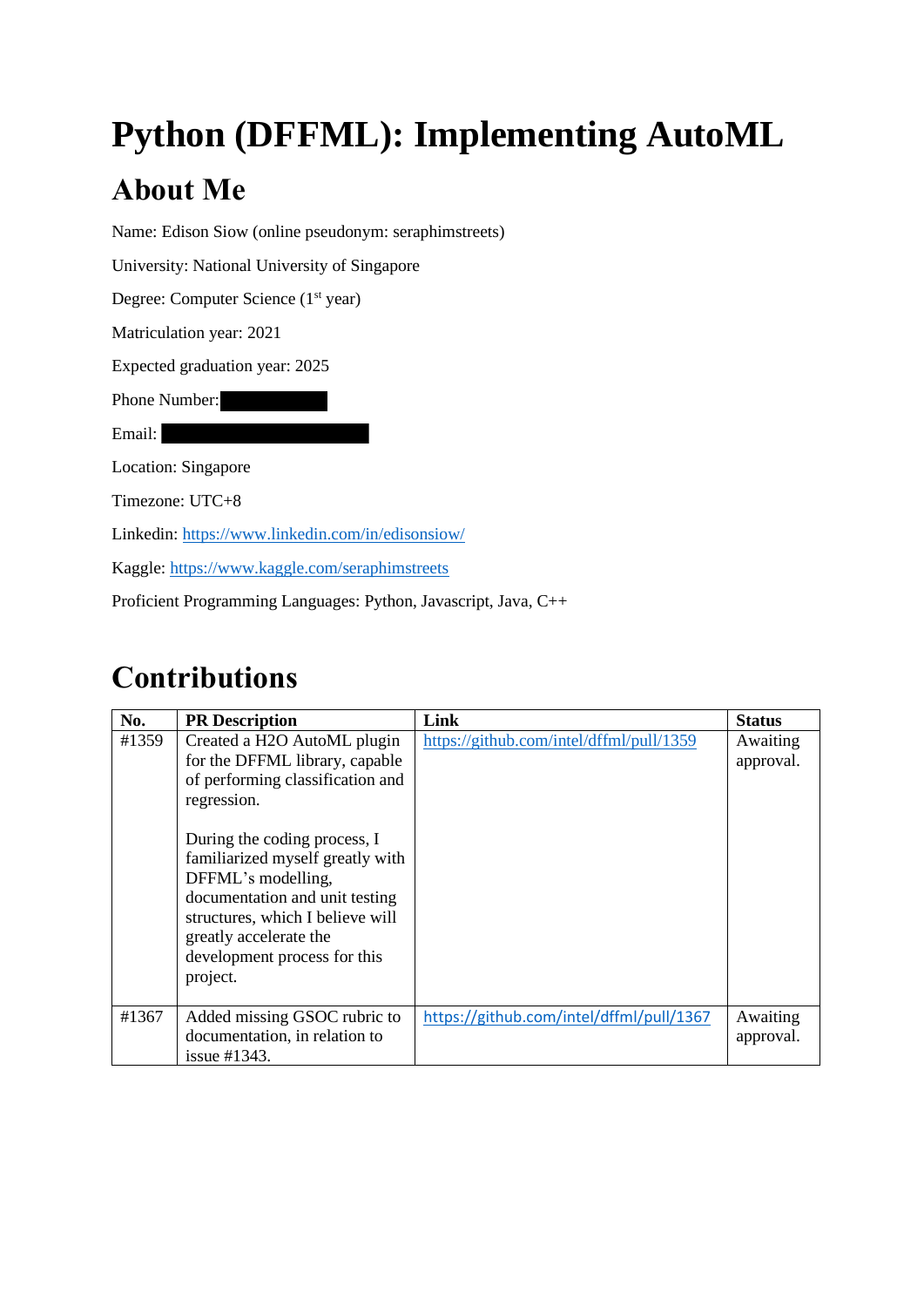# **Project Information**

## **Sub-organization name:**

DFFML

## **Project Abstract:**

Implement hyperparameter tuners, best model selection via grid search and or other means, automated feature engineering by modifying dataflows.

## **Detailed description (Issue #968):**

AutoML or Automated Machine Learning as the name suggests automates the process of solving problems with Machine Learning. AutoML is generally helpful for people who aren't either familiar with Machine Learning or the involved programming. AutoML aims to improve the efficiency of any task involving Machine Learning.

The primary objective we are trying to achieve is to create a model that takes as a property of its config a set of models to used for hyperparameter tuning. Another property of its config is the set of models which we should attempt to tune (via the first set). Default values for these results in using all installed models to try to tune all installed model plugins.

To start, we should define a reduced set of models (not all the ones we have). We'll implement AutoML supporting only this reduced set. The first phase of this project will be to make sure that one model can be used to tune hyperparameters of another model.

The next phase will be to tune two models using the same tuning model. This followed by tuning two models, using two models which amounts to doing the previous task twice, with a different tuning model the second time.

The following phase will be to go through each model in each model plugin we have and see which ones have issues being tuned using the approach taken in the previous phase. This phase will help us determine which properties or methods we may need to add to models to help them self identify and thereby indicate their requirements for hyperparameter tuning, or maybe their inherent lack of support for it.

The final phase will be to implement hyperparameter tuning for N by N models, after implementing what we found to be gaps in the previous phase.

Due to the shortened GSoC cycle, we may end up not doing all of these phases. Which one we go to will be decided as we approach the selection process.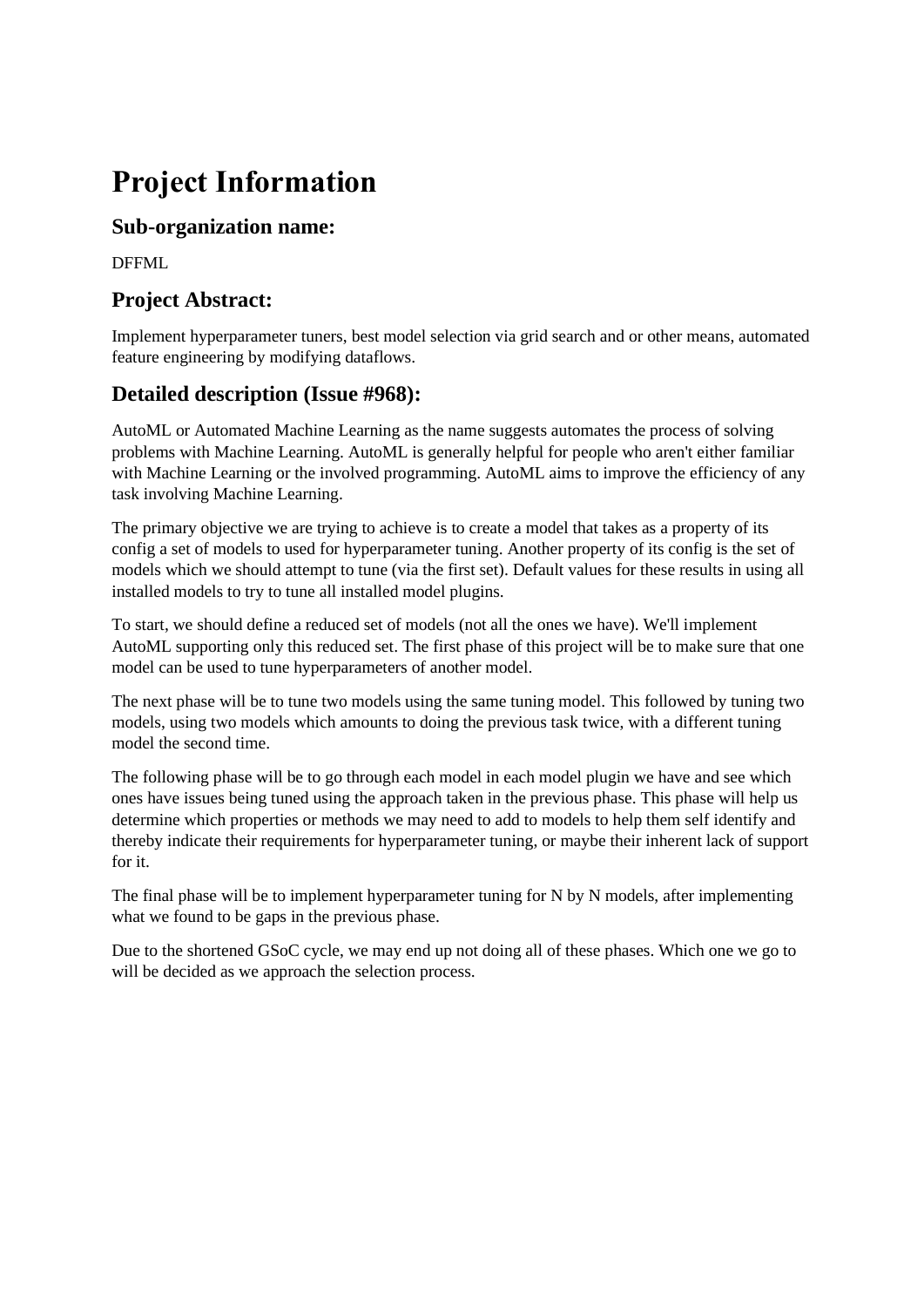# **Approach Outline**

Here, I will give a broad overview to the different aspects of my approach in this project. Note that this does not reflect the actual chronological order in which I will engage in these aspects, which I will describe in the Proposed Timeline section.

In this project, we are tasked to employ a set of different techniques to perform hyperparameter tuning over DFFML models. There have a been a broad range of different techniques utilized for hyperparameter tuning[1]. In the interest of keeping the project scope feasible, I will defer to the expertise of the authors of the paper *AutoML: A Survey of the State-of-the-Art* [2], who describe the most popular approaches to hyperparameter tuning for machine learning (ML) models.

## **Hyperparameter Optimization**

In general, I will be using the dffml.tuner.Tuner class as the base for all the hyperparameter optimization classes. For this section, I will split it into two subsections: optimization techniques that work for all models, and those that only work for neural networks.

### **All Models**

• Random search

Random search refers to the random sampling of hyperparameter combinations in the search space, and selecting the best one. For this, I will create a RandomSearch tuner in the dffml.tuner module. I will be using scikit-learn's RandomizedSearchCV() function, or do manual random sampling, at the request of my mentors.

• Grid search

Grid search refers to the systematic sampling of possibilities on a "grid" of hyperparameters. (may or may not be complete) For this, a parameter grid tuner has already been written in the dffml library by my mentor, so I may not need to modify it. If I did, I could use scikit-learn's GridSearchCV().

• Bayesian optimization

Bayesian optimization (BO) is an approach to optimizing black-box functions with expensive-toevaluate functions. It is well-suited for our purposes, since it works on general functions and training a model can be quite expensive. BO works by building a surrogate model to optimize the objective function, and typical choices for the surrogate model are Gaussian processes (GP), tree-structured Parzen estimators (TPE), random forest regression, and Bayesian neural networks.

Bayesian Optimization with GP is the most popular and is empirically more efficient than its counterparts for most cases [3], so I will prioritise implementing it. For this, I will create a BayesOptGP tuner in the dffml.tuner module, and will be using the BayesianOptimization (https://github.com/fmfn/BayesianOptimization) Python library.

However, it has been shown that Bayesian Optimization with GP scales poorly compared to BO with random forest regressors. (RF) [2] So, I will also implement BO with random forest regression using the SMAC library [\(https://github.com/automl/SMAC3\)](https://github.com/automl/SMAC3) in the BayesOptRF tuner.

Using Bayesian networks (BN) as the surrogate model in BO has also shown results comparable to Gaussian processes[3] , and an open-source implementation is available in the Neural Network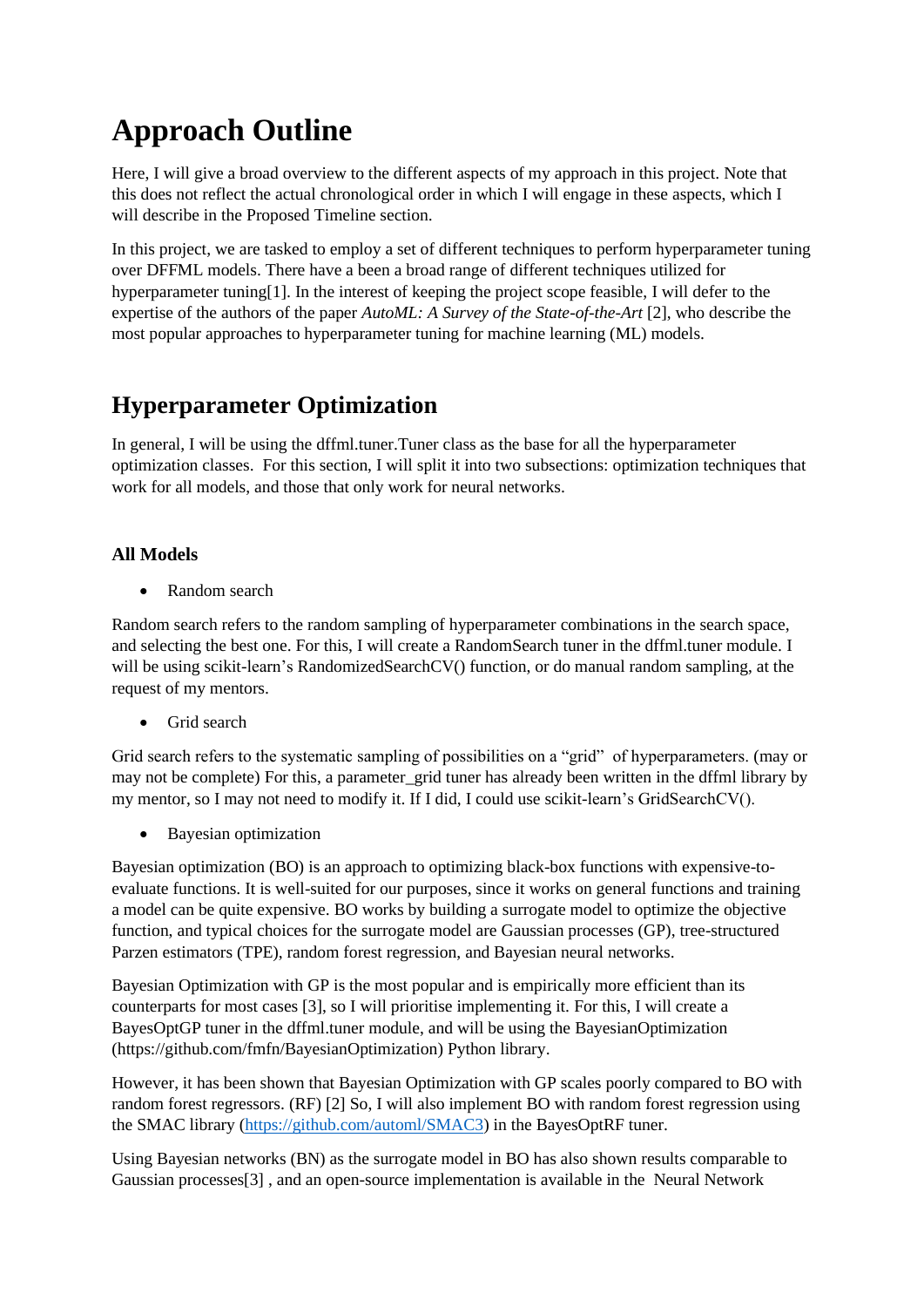Intelligence library [\(https://nni.readthedocs.io/en/latest/reference/hpo.html#dngo-tuner\)](https://nni.readthedocs.io/en/latest/reference/hpo.html#dngo-tuner). I will implement this in a BayesOptBN tuner.

• Evolutionary algorithms

From what I've seen, evolutionary algorithms are not typically SOTA for most models [2], so this is lower priority. At the very least, I will implement the naïve evolutionary algorithm from Neural Network Intelligence since it is simple to do so. If there is time, I may implement Scipy's differential evolution

[\(https://docs.scipy.org/doc/scipy/reference/generated/scipy.optimize.differential\\_evolution.html\)](https://docs.scipy.org/doc/scipy/reference/generated/scipy.optimize.differential_evolution.html) using the approach described here [\(https://towardsdatascience.com/genetic-algorithm-to-optimize](https://towardsdatascience.com/genetic-algorithm-to-optimize-machine-learning-hyperparameters-72bd6e2596fc)[machine-learning-hyperparameters-72bd6e2596fc](https://towardsdatascience.com/genetic-algorithm-to-optimize-machine-learning-hyperparameters-72bd6e2596fc) )

### **Neural Networks Only (Optional)**

• Architecture search

As deep learning exploded in popularity, so too did methods designed specifically to optimize them. For instance, one-shot methods such as DARTS [4] and ENAS [5] exploited the weight-sharing property of subgraphs to perform efficient search of neural architectures on the computational supergraph. Fortunately for us, the library Neural Network Intelligence (https://github.com/microsoft/nni) provides the requisite implementations of these neural-network specific techniques. They also have support for the major deep learning libraries (Pytorch, Tensorflow, Sklearn etc.) which is excellent for this project.

However, since these algorithms were designed for large neural networks that run on multiple GPUs, I foresee that there may be potential problems with GPU support. Therefore, at the request of my mentors, I have decided to make this a very low-priority add-on, which we will only consider if I am able to produce proof-of-concept code of it working with Tensorflow/Pytorch in the DFFML library during the pre-GSOC period.

If possible, though, I would be interested in implementing DARTS and ENAS tuners for DFFML, which will only be available for neural network Models.

ENAS: A reinforcement learning (RL) one-shot approach where a controller searches for an optimal subgraph within the computational supergraph.

DARTS: Addresses scalability by formulating the search space in a differentiable manner, allowing for search via gradient descent.

#### **Additional Considerations**

- LinearRegressionModel will not be supported by any tuners, since it has no hyperparameters.
- Autosklearn will not be supported by any tuners, since it is an autoML module in of itself.

#### **Overview of tuners:**

- RandomSearch
- GridSearch
- BayesOptGP
- BayesOptRF
- BayesOptBN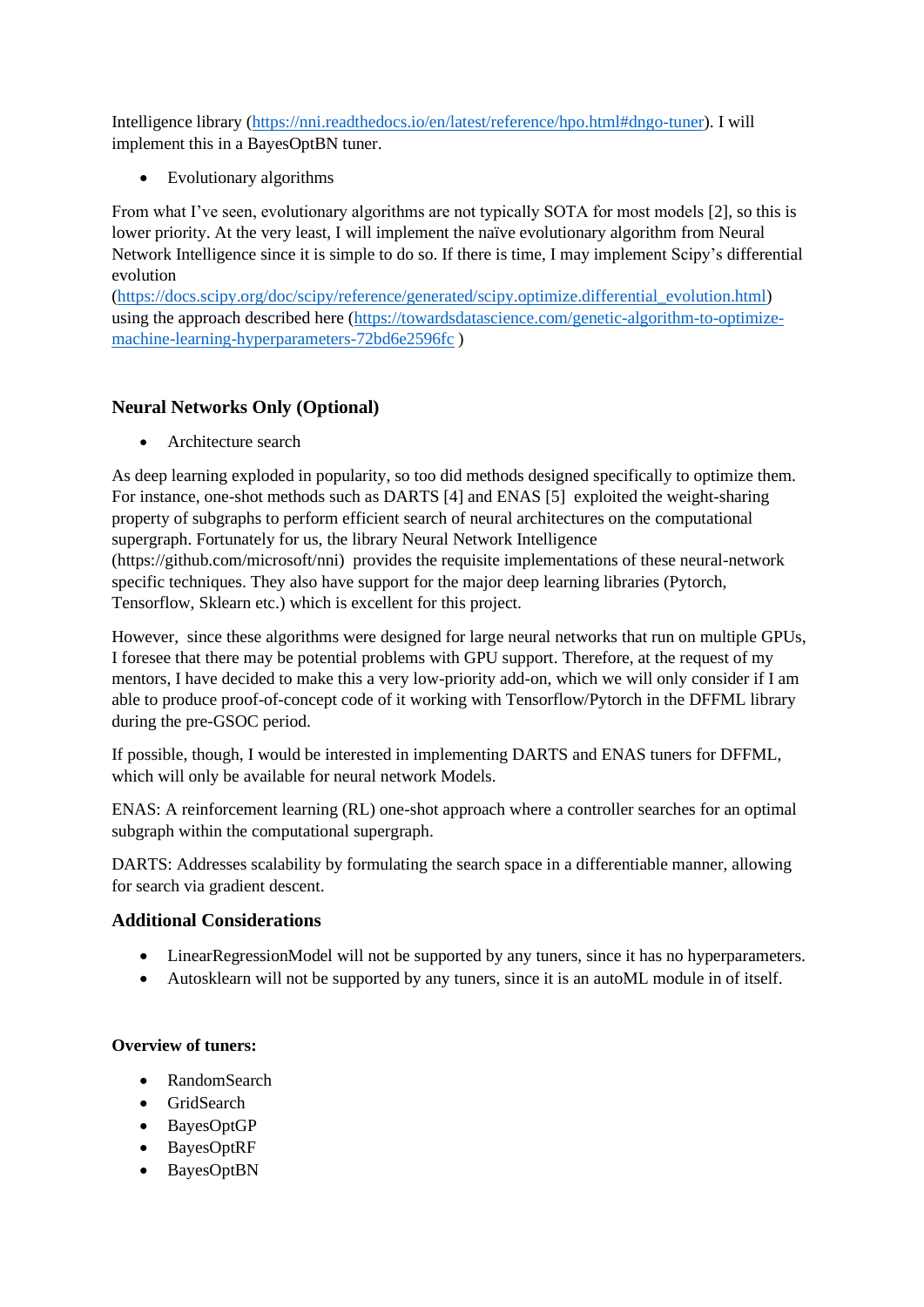- DARTS (maybe, NN only)
- ENAS (maybe, NN only)

#### **Overview of supported Models:**

• All models except Linear regression and autosklearn

#### **Benchmarking**

Benchmarking is important for the third phase in the project description, where we will determine whether there are any issues with the above tuners for any of the DFFML models and exclude them as necessary. It will also be useful for documentation, where we may wish to display results to users and provide recommendations for usage. I will be benchmarking based on time and performance (accuracy/MLE etc.). Thus, I will test on one small/medium dataset for regression/classification. The tentative common datasets to be used are:

Classification (iris dataset,<sup>1</sup> Higgs Data set  $10K$  points<sup>2</sup>)

Regression (UCI ML housing dataset<sup>3</sup>, Bike sharing dataset<sup>4</sup>)

Image Classification (CIFAR-10<sup>5</sup>)

I understand that DFFML is looking to expanding to time-series models. If needed, I can expand benchmarking to that as well.

## **Modifications to support tunable fields (hyperparameters)**

In order to facilitate the Tuner class, we will need to modify the fields of the model config classes so that the tuner knows which are tunable. Currently, the construction of the dffml.base.field() method allows for the creation of a mutable field with the mutable=True argument. However, to allow for more flexibility, we should allow a field to be mutable but optionally tunable, depending on the needs of the user/internal application. Therefore, a simple solution is to add a tunable=True/False argument to the field, as a signal to the Tuner that it is a viable hyperparameter to tune. In terms of implementation, it would be similar to the implementation of mutable property in [https://github.com/intel/dffml/pull/1122,](https://github.com/intel/dffml/pull/1122) where tunable will be False by default, and can only be made True by the specifications of the model implementer.

Users should be able to decide which fields they want to make tunable, to avoid the overhead of unnecessary training. Thus, we also add another property to all model configs, *tunable hyperparameters*, which is a set of strings of tunable hyperparameters. Tunable hyperparameters defaults to a set of strings defined by the model-creator, but the user may provide a different set in the CLI command. If so, we will compare the two sets, and get their intersection (this is to avoid invalid user parameters). Then, during initialization of the config in *dffml.base.\_config*, all hyperparameter names in the resultant set will have their tunable property set to True. This will allow maximum flexibility for both end-users and model-creators.

<sup>1</sup> <https://www.kaggle.com/datasets/uciml/iris>

<sup>2</sup> <https://archive.ics.uci.edu/ml/datasets/HIGGS>

<sup>3</sup> <https://archive.ics.uci.edu/ml/machine-learning-databases/housing/>

<sup>4</sup> <https://archive.ics.uci.edu/ml/datasets/Bike+Sharing+Dataset>

<sup>5</sup> <https://www.cs.toronto.edu/~kriz/cifar.html>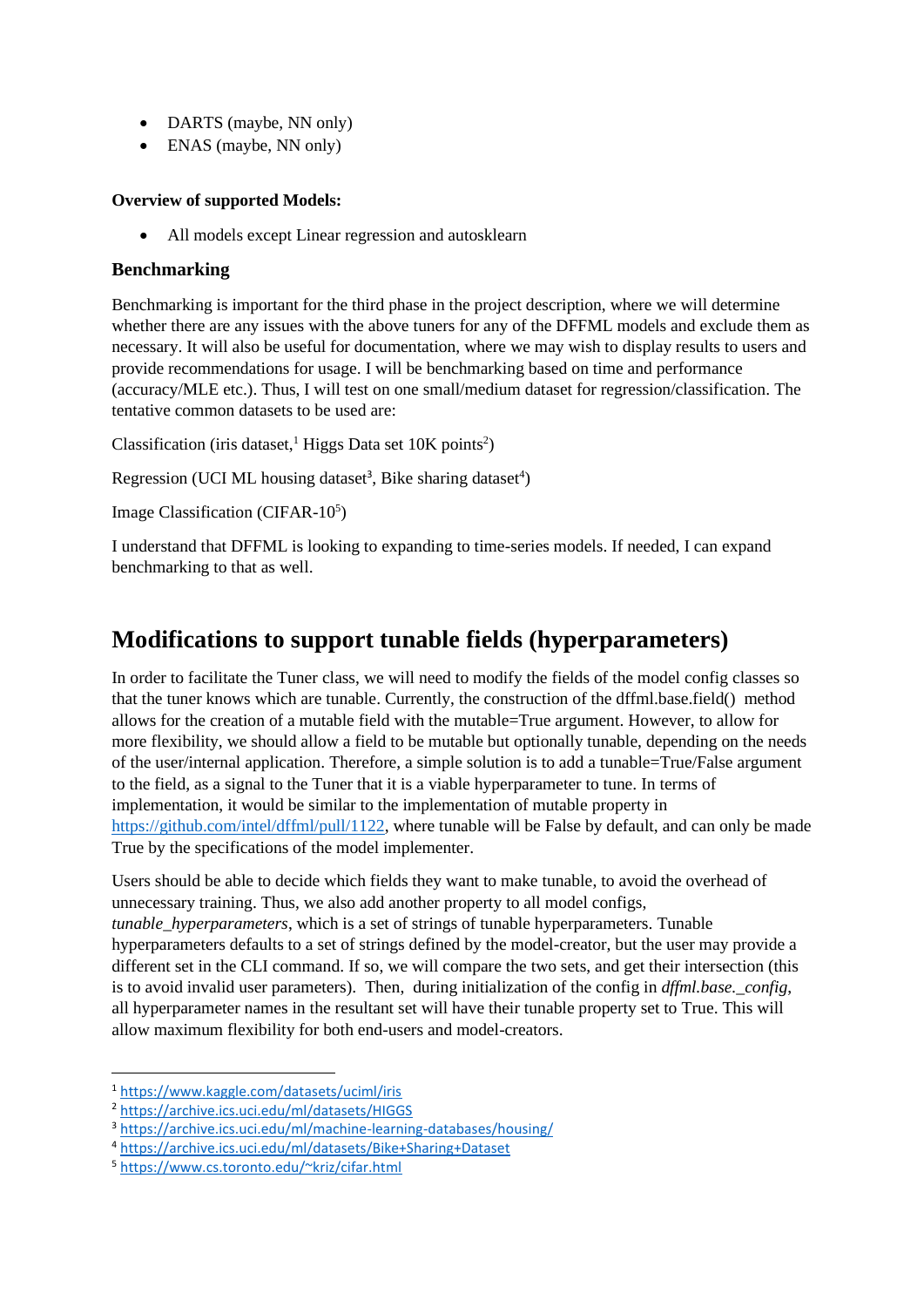For each tunable field, there will also be an additional (optional) field {*field\_name}-range*, which will indicate to the Tuner what range of values to search for. The value of these field can either be a tuple of three numbers indicating (start, end. interval) for numeric fields, or a list of values (any type). During initialization of the config, a dictionary called *tunable\_ranges* will be created with parameters and their respective ranges, which will be accessible by all Tuners via the model configuration. To avoid forcing the user to have to initialize values for every tunable hyperparameter, I will also be creating reasonable default values for these range\_fields. These default values are to be determined by research and experimentation.

Finally, to allow users to access the functionality of tuners, I will be adding a high level CLI command (eg. "tune") which allows the user to tune their model with a given Tuner. Example usage is as follows:

python tune -model xgboost -tuner bayesGP -tunable-hyperparameters maxdepth max-depth-range 3 4 5 6 7 -model-features FEATURES -model-target TARGET etc.

In terms of code for the tune CLI command, it will likely be similar to predict CLI command, but with the additional tuning step using the specified tuner.

## **Feature engineering by modifying Dataflows**

It is generally accepted that data and features determine the upper bound of ML, and that models and algorithms can only approximate this limit. [2] Feature engineering is thus extremely important for optimizing the performance and efficiency of AutoML applications. Feature engineering can be split into 3-subtopics: selection, construction and extraction.

### **Feature Selection**

Feature selection refers to the removal of redundant or irrelevant features. Here, we can utilize filterbased feature selection by performing statistical analysis and eliminating features with low correlation with the target value.

Based on whether the predictor/target variable is numerical/categorical, we will perform different statistical tests. The associated scikit-learn functions are listed in brackets.

Numerical input, numerical output: Pearson's Correlation Coefficient (f\_regression())

Numerical input, categorical output: ANOVA [\(f\\_classif\(\)\)](https://scikit-learn.org/stable/modules/generated/sklearn.feature_selection.f_classif.html)

Categorical input, numerical output: ANOVA reversed [\(f\\_classif\(\)\)](https://scikit-learn.org/stable/modules/generated/sklearn.feature_selection.f_classif.html)

Categorical input, categorical output: Chi-squared test (chi2())

After performing the appropriate statistical test given the dataset, we will eliminate a subset of the features that has the lowest correlation. This can be done by keeping only the top K number of features, or alternatively by keeping the top k percentile of features. For simplicity's sake, we will only keep the top k percentile of features, where k is a user-defined parameter. We can do so using scikit-learn's SelectPercentile wrapper function, which takes in a statistical test and will output the reduced datatset once fit transform() is called on it.

eg. data = SelectPercentile(chi2, percentile=70).fit\_transform $(X, y)$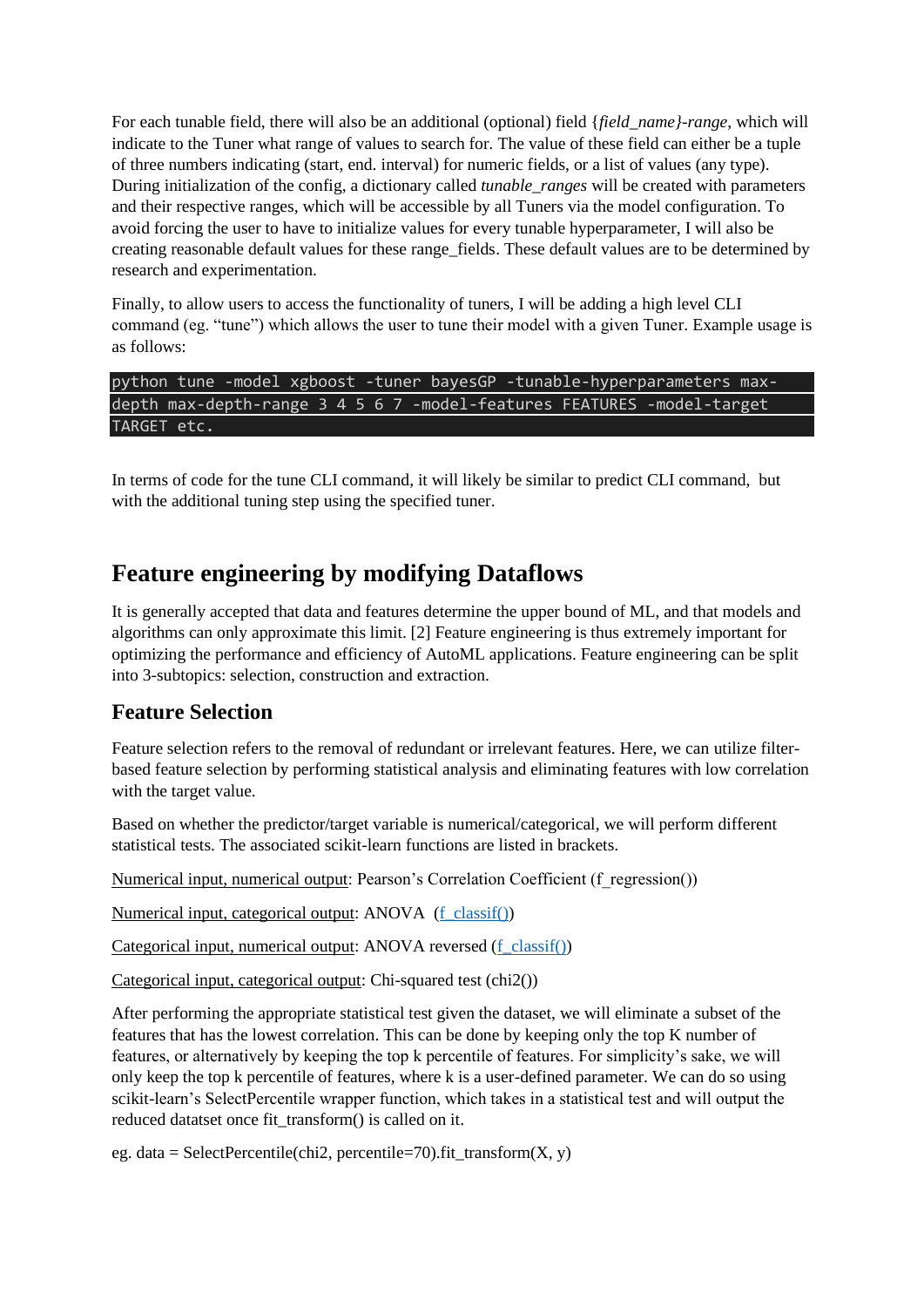In terms of implementation, I will create a general Operation named featureSelection that allows for users to perform filter-based selection on a given dataset. The method signature may look something like this:

```
featureSelection(data, input_type, output_type, target_name, 
select percentile="70"):
      "''"data: List[List[]] dataset
      input type: str, either "numerical" or "categorical",
      output_type: str, either "numerical" or "categorical",
      target name: str, name of the target variable,
      select_percentile int, The top % of these features are 
      kept after statistical test. 
      "''"
```
However, the assumption is that all the variables are of one type (categorical/numerical). We can create another operation getInputAndOutputType that checks whether the predictor variables can be cast into a homogenous type.

Additionally, we also have an operation called getInputAndOutputType that takes in a dataset with defined predictor and target variables, and returns the typing (categorical/numerical) for both. This will be converted to input\_type and output\_type in the featureSelection operation.



*Figure 1 Dataflow for feature selection*

## **Feature Construction**

For feature construction, there exist standard techniques for generating new features (eg. min,max of feature, finding conjunctions and disjunctions of binary variables.) However, in my experience, these automated features are typically not very helpful and may even damage the models' efficiency and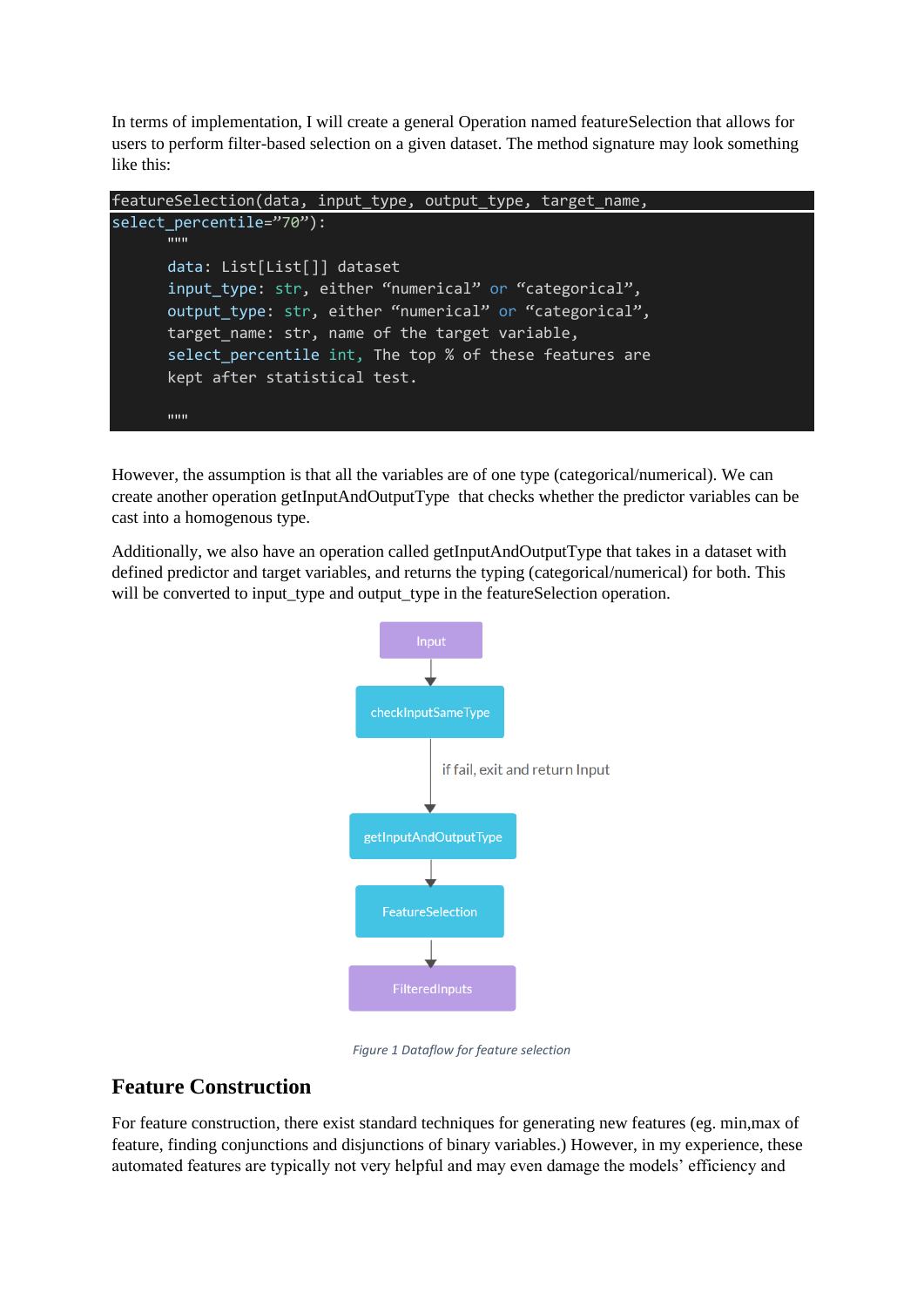performance. The best new features are typically constructed by domain experts, so I do not foresee myself implementing operations for feature construction, although I am open to doing so if requested by my mentors.

## **Feature Extraction**

Feature extraction is a dimensionality reduction process which also alters the input data. On this front, the dffml\_operations\_data library already contains the principal\_components\_analysis operation, which is one of the most popular feature extraction techniques. Thus, I do not foresee the need to create any new operations, but again am open to implementing operations suggested by my mentors.

## **Creation of AutoML Model class**

Since the final objective of the project is to integrate AutoML into the DFFML library, we must naturally create an AutoML Model. This model will be similarly structured to all the other DFFML models (being able to call train, predict and accuracy). The main difference will be the train() function, where we first perform automated data cleaning and feature selection for the user, and then perform the N by M tuning process for all N models and all M tuners as specified by the user, whenever applicable. (Default is all models/all tuners) The best model is then saved, and whenever the user calls the 'predict' or 'accuracy' function with automl as model, that model is loaded and used for predictions.

Here will be the general flow of the automl command:



Here is example usage of -model automl for train:

python train -model automl -features FEATURES -target TARGET -sources SOURCE source-filename FILENAME -scorer SCORER -models MODELS -tuners TUNERS feature\_selection TRUE etc.

## **Adding documentation and unit tests**

Once we have finished benchmarking, we will have a defined specification about which tuners support which models/plugins. Then, we will have to add additional unit tests for the "tune" and command to all DFFML models/plugins to ensure they integrate well with the new tuning modules..

Throughout the coding process, it is also important that I include internal documentation (with associated docstring tests) for the new modifications to dffml.base, the new AutoML Model, the Tuners, and the tuning command, so that it is more maintainable for future contributors/maintainers. I will do so in a modular fashion; ensuring that the documentation and tests are complete for a single function before moving on to the next.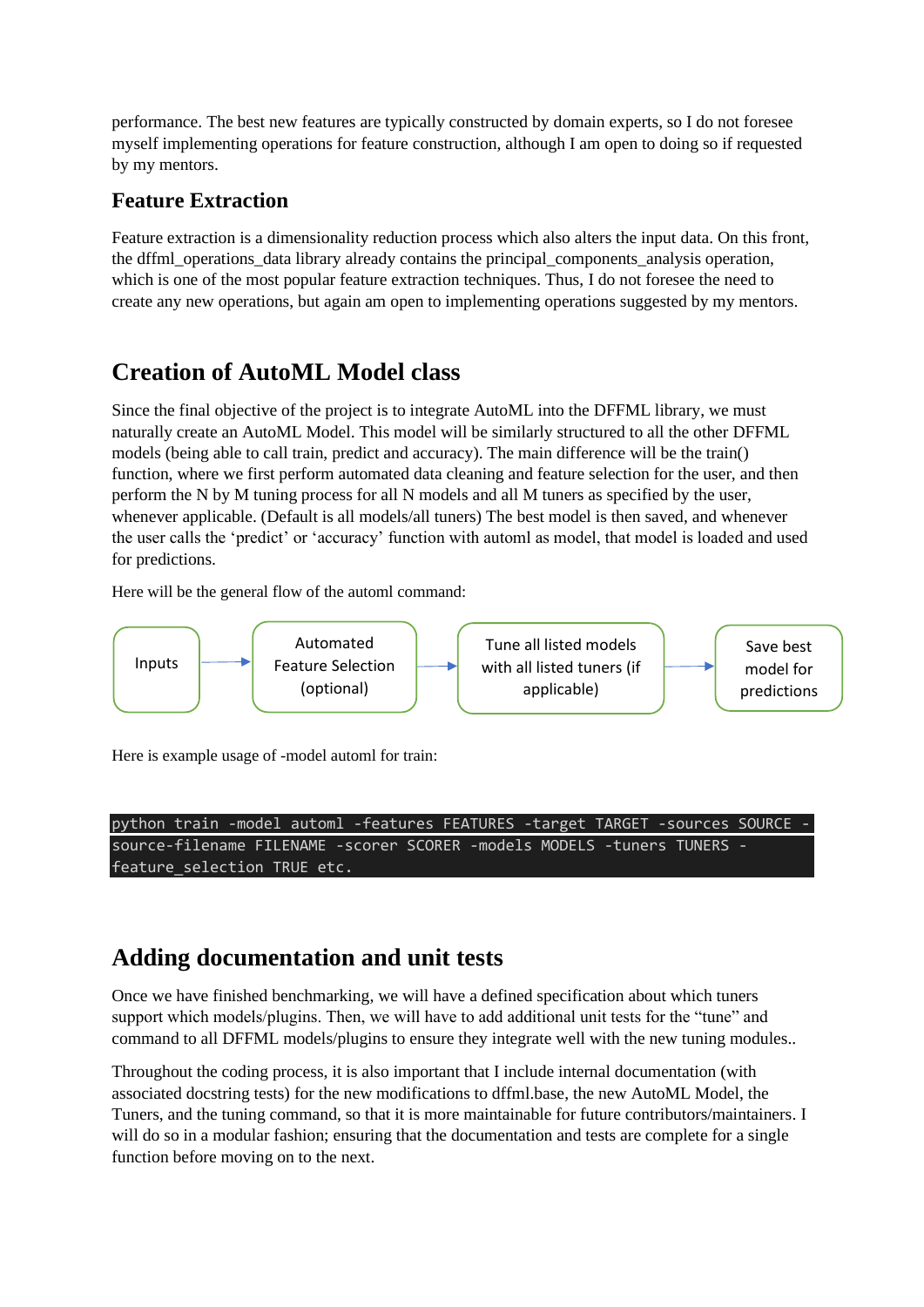I also plan to add example usages of the 'tune' CLI command in the Command Line/Tutorials section of the public documentation and usage of the AutoML model in the 'Examples' section. (or whichever sections my mentors deem most appropriate)

## **Post-hoc ensembles (Optional)**

Ensembling in AutoML systems have shown to regularly outperform pipelines without ensembles [6]. Thus, it would be natural for us to consider incorporating ensemble models into the AutoML pipeline. These ensembles are to be done post-hoc, after all models have been trained/tuned using the MxN tuning method. The ensembles will also follow a greedy strategy, selecting models which are expected to increase the validation set accuracy when added. (in line with autosklearn's implementation [6]) This should be simple to complete, given there is already a defined stacking pipeline for DFFML.

[\(https://intel.github.io/dffml/master/examples/notebooks/ensemble\\_by\\_stacking.html\)](https://intel.github.io/dffml/master/examples/notebooks/ensemble_by_stacking.html).

The main concern would be how to optimize for time/performance in the ensemble feature selection and training process, given the already lengthy autoML process. However, given my previous experiences with stacking, I am optimistic that I will be able to implement some form of ensemble modelling by the end of the project, which should outperform singular models. However, in the interest of keeping the project highly feasible, I will keep this as an optional add-on if time permits.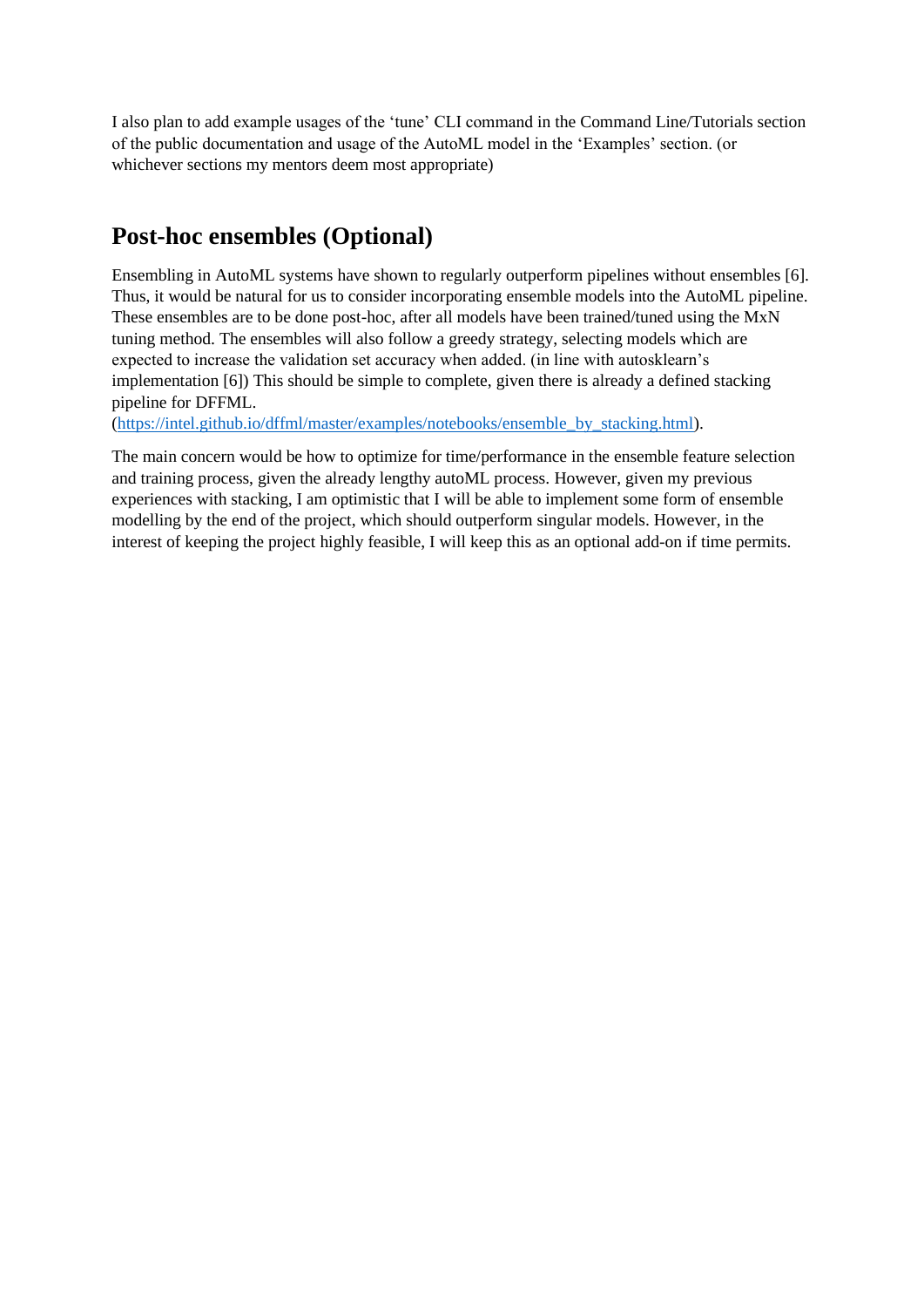# **Proposed Timeline**

## **Commitments**

My summer vacation starts at the start of May 2022 and ends at 13<sup>th</sup> August 2022. I have no other commitments during this time and expect to work about 45 hours a week from 13<sup>th</sup> June (start of GSOC) to  $9<sup>th</sup>$  Aug 2022. This is assuming 9 hours a day for 5 days a week, which was the norm during my previous internship at Defence Science Organization. This period of 8 weeks adds up to a cumulative total of  $45*8 = 360$  hours, which exceeds the expected time given in the DFFML projects index page.

## **Proposed Timeline**

• Overview

| (Phase 0) Till 20 June:<br>Pre-GsoC Period                | $\mathbf{i}$ .<br>ii.         | Familiarizing myself with DFFML codebase and relevant<br>technologies<br>Contributing to DFFML                                                                               |
|-----------------------------------------------------------|-------------------------------|------------------------------------------------------------------------------------------------------------------------------------------------------------------------------|
| May $20 -$ June 12:<br><b>Community Bonding</b><br>Period | i.<br>ii.<br>iii.             | Plotting a roadmap with guidance of mentors<br>Alleviating any doubts<br>Preliminary coding to get a head start                                                              |
| June $13 -$ July 28:<br>Coding Period 1                   | $\mathbf{i}$ .<br>ii.<br>iii. | Implement AutoML with at least 3 general tuners and support<br>for at least 5 DFFML models.<br>Implement the "tune" CLI method.<br>Implement feature engineering operations. |
| July 29                                                   |                               | <b>Phase 1 Evaluations</b>                                                                                                                                                   |
| July $30 - Sept 4$ :<br>Coding Period 2                   | i.<br>ii.<br>iii.             | Extend to all tuners and DFFML models (where applicable)<br>Implement the AutoML model<br>Finalizing documentation                                                           |
| Sept $5 -$ Sept $12$ :<br>Finalising code                 |                               | Submission of final work product and final evaluation                                                                                                                        |
| Sept $13 -$ Sept 19<br>Sept 20                            |                               | Mentors submit final evaluation<br>End of GSOC                                                                                                                               |

• Detailed Timeline

### **Phase 0: Pre-GsoC Period (1 May – 19 May**)

During this period, I will be familiarizing myself with the DFFML codebase via consistent contributions to DFFML and communication with my mentors via Gitter. I will also be participating in 2 Kaggle competitions with a friend, thus I will be sharpening my knowledge of feature engineering/ML frameworks during this period.

### **Phase 1: Community Bonding Period (20 May – 12 June)**

With the guidance of my mentors, I will construct a roadmap for the project, and clarify any doubts. This is of course, in addition to bonding, which is what the period is for. I will also be studying the present work in DFFML and formulating a concrete plan to integrate this project into the codebase. I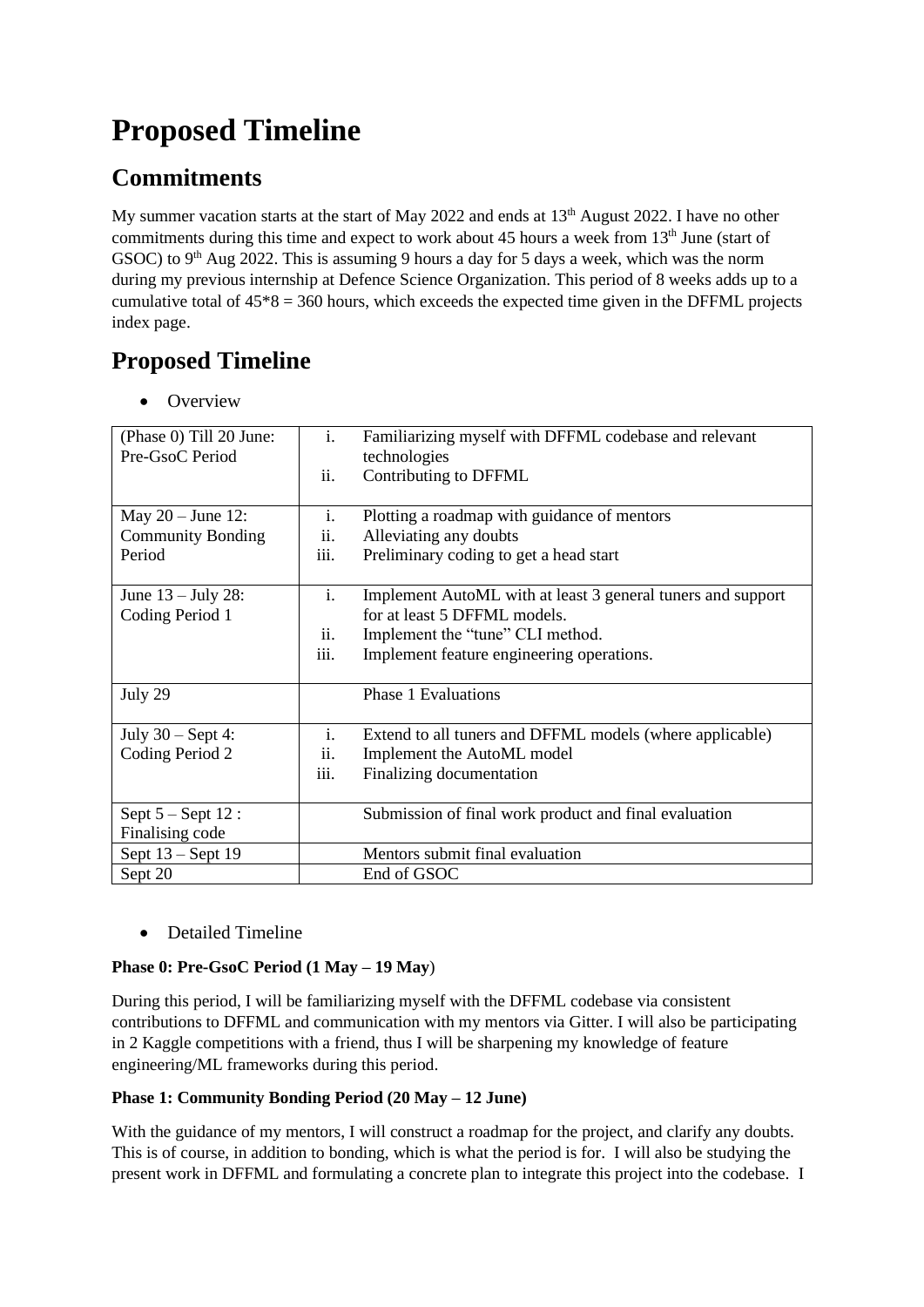also additionally hope to begin some preliminary coding at this step, to get a head-start on the project. Specifically, I hope to be able to tune a single model with a Tuner by the end of this period. (see below for details)

### **Phase 2: Coding Period 1 (13 June – 28 July)**

1.5 weeks (13 June – 21 June)

I will finalise the functionality to tune a single model with a single Tuner, if not done so. The model will be XGBoost tentatively and the Tuner will be grid search. I will also implement the 'tune' highlevel command to perform tuning.

2.5 weeks  $(22 \text{ June} - 8 \text{ July})$ 

I will create 2 additional tuners (random search, Bayesian optimization with GP) and extend support to Tensorflow, Pytorch, Scikit models. Scikit support may be time-consuming, since there are many models to come up with default values for. (I will also work on this during the pre-GSOC period.) While creating the tuners, I will simultaneously perform benchmarking for future documentation.

1 week (9 July  $-15$  July)

I will be adding the feature engineering operations, as described in the above section. Ideally, I will have added the operation as a contribution during the pre-GSOC/bonding period, allowing this week to act as buffer time.

2 weeks  $(16 \text{ July} - 28 \text{ July})$ 

I will be adding internal documentation and continuous integration tests for all available Tuners and supported plugins. I will also add an example usage of the 'tune' command in the Tutorials and Command Line section of the documentation.

### **Phase 3: GSOC Phase 1 Evaluation (29 July)**

#### **Phase 4: Coding Period 2 (July 30 – Sept 4)**

2 weeks  $(30 \text{ July} - 12 \text{ Aug})$ 

I will extend the set of general tuners to support all other applicable plugins. If I have spare time, I will also attempt incorporating level 1 ensemble models into the AutoML pipeline.

1 week (13 Aug – 19 Aug)

I will finish implementing AutoML model, using the feature engineering/tuning modules currently defined.

```
2 weeks (20 \text{ Aug} - \text{Sept } 4)
```
I will be finalizing documentation and continuous integration tests for all Tuners and supported plugins. I will also add an example usage of the AutoML model in the Examples section of the documentation. This is also buffer time to iron out bugs and perform code review.

#### **Phase 5: Finalising Code (Sept 5 – Sept 12)**

At this stage, my code should be complete and merged to master branch. This again effectively acts as a buffer week for any contingencies and for mentors' final evaluations.